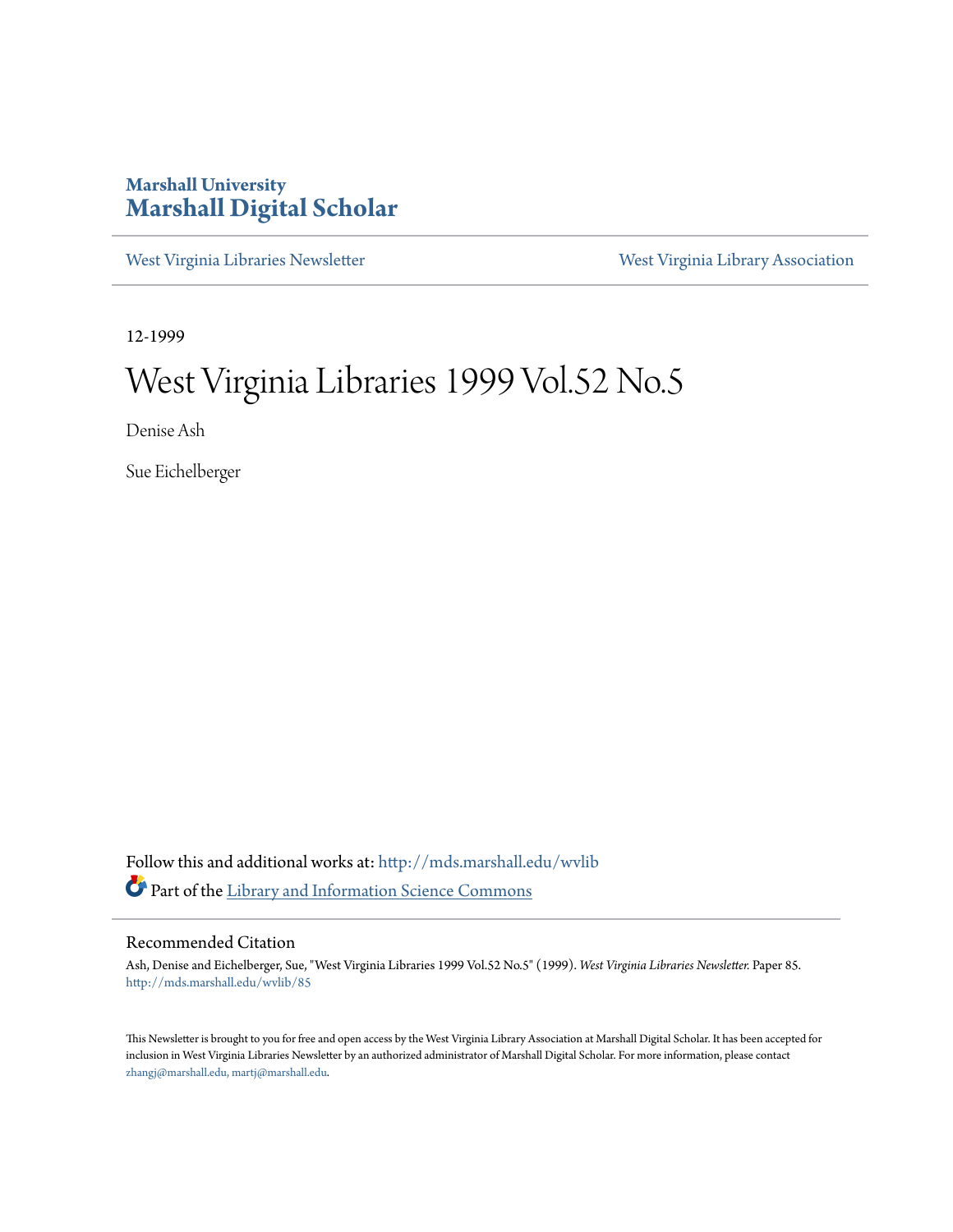

Vol. 52 • No. 5

*http://wvnvms.wvnet.edu/~wvla/* December 1999

# **Cornucopia of Books held at Elbin Library**

by Sue Eichelberger

Do you sometimes long for a Saturday afternoon spent in the quiet of a college library? Or would you rather put aside the hush and watch as adults and children alike are caught up in the excitement of getting their favorite books autographed by the author?

If the second option appeals more to you than the quiet, you would have enjoyed the simple abundance of people, authors, books and crafts that took place in the West Liberty College Elbin Library on November 6th.

Library Director Cheryl Ryan Harshman brought her colleagues, friends, and a willing staff together to plan and hold a literary event of the season. Even Sally Arnold showed up and got to go home with several admirers. Thanks to all of you for making this delightful event available to so many.

Marc Harshman previewed (and autographed) his latest book, *All the Way To Morning* and Anna Smucker was on hand to autograph her works and talk with the crowd.

And it was a crowd who filled every seat to watch children's author and illustrator Denise Fleming work the magic of pulp painting, a form of paper making she uses to illustrate her books. Denise enthralled everyone

with stories about how her book *In the Tall Tall Grass* and its companion book *In the Small, Small Pond* which were written using her own butterfly garden and pond as the place settings. Fleming claims to love caterpillars and tadpoles, creatures that transform themselves after they're already here. She is hoping the same thing happens to her next year when she turns 50.

Perhaps then her neighbors will invite her to lunch. She openly admits that her own actions probably discourage them. When the school board sold land near Fleming's Ohio home and the bulldozers came in, she went to watch the beginning of the disappearance of the woods, meadow, and creek. Standing there, with her dog in her arms she was struck with the idea for *Where Once There Was a Wood* and began running toward her home chanting the verses for the book so she wouldn't forget them.

If it has been a while since you have looked through one of Denise Fleming's award-winning creations, you might want a second look to see the hidden beauty. Not just the caterpillars and tadpoles she hides on each page, but take a closer look and you'll see the grass seed, sticks and purple sack string she uses for texture and color in her wonderful art. And yes, the pig in *Barnyard Banter* is colored with boiled rhubarb!



**crowd at Elbin College during the Cornucopia of Books.**



**West Virginia author Anna Egan Smucker signed books for the crowd.**



**Marc Harshman was on hand to autograph copies of his latest book.**

1 December 1999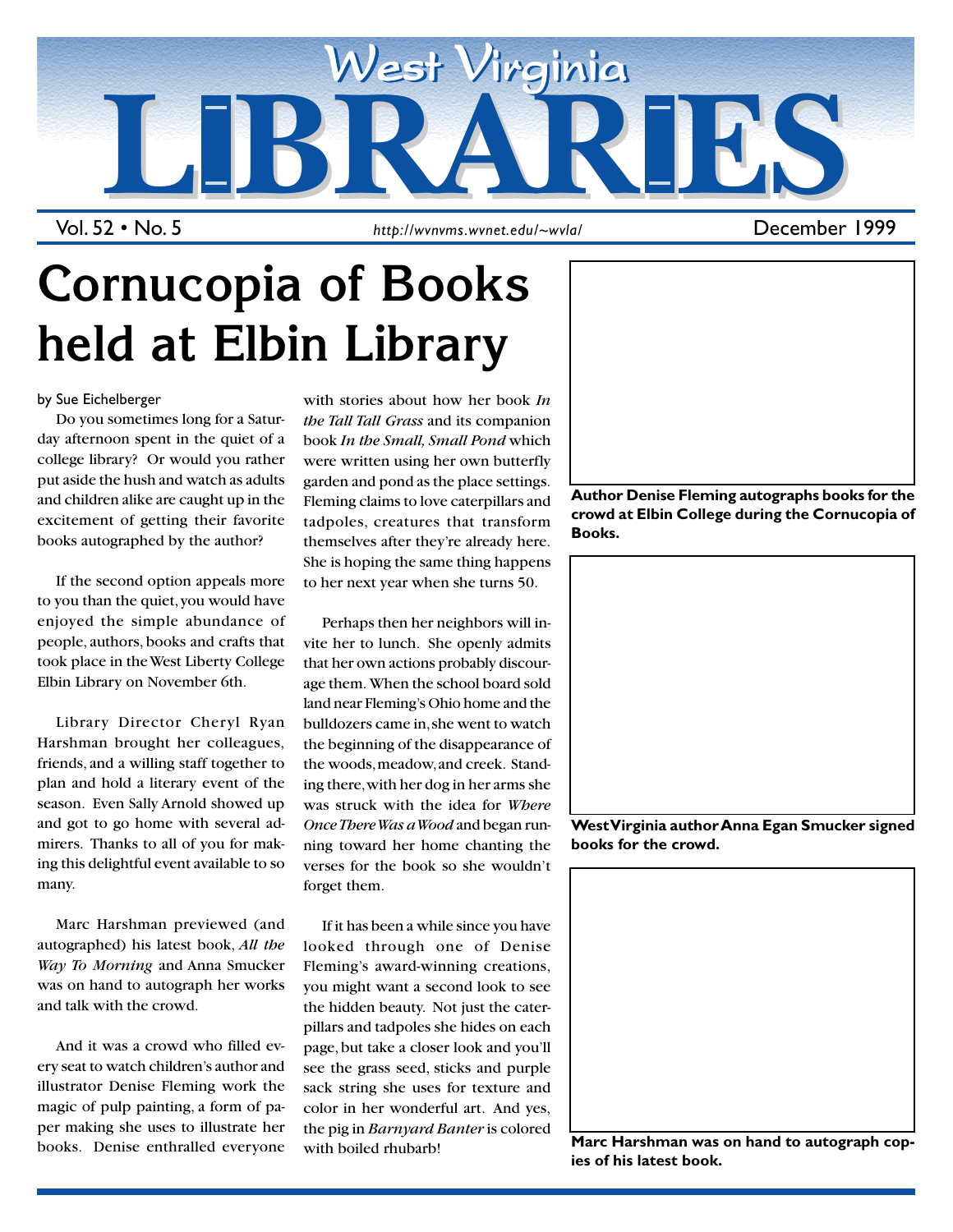

On February 12, 2000, the legislators and the public will be able to see the advantages to having libraries of all types and sizes in their community. From 8:30 a.m. to 6:00 p.m., the second floor of the Capital Rotunda will be filled with library supporters, tables overflowing with brochures, posters and flyers that describe that library's accomplishments.

However, everyone in the library community needs to work together to make this happen. I am currently asking public librarians to coordinate the efforts in their local areas. The divisions were made –

loosely—along the State Senatorial Districts.

Ann Henriksson is asking college and university librarians to participate. When both lists are complete, there will be a joint meeting to lay out the specific plans for Library Day at the Legislature. Flyers will be sent to all agencies that support libraries indicating the events of the day.

Your help is needed. Not only will you be asked to come and lobby your legislators but you will also be asked to provide information on what your library is known for and you will be asked to make copies of flyers for programs, library information, and a synopsis of the many ways in which you provide what your patrons want.

A storytime will be provided for children in the morning and, hopefully, WV authors will come out in support of libraries in the afternoon to sign their books.

A reception will be held at 6:00 p.m. I haven't determined yet where that reception will be. This year the reception is free. It will only cost you time. Gather your supporters to lobby, and to participate in the day's events.

# **Rare West Virginia History Bibliography available on the Web**

The WVU Libraries, the WVU Press, and the West Virginia and Regional History Collection are pleased to announce the availability of the out of print book, West Virginia History: A Bibliography and Guide to Research on the world wide web. The author, Harold Forbes, is the Associate Curator at the West Virginia and Regional History Collection.

The book was published by the West Virginia University Press in 1981 and contains references covering the period from the prehistoric mound builders through the 1980s. The dates of the published materials range from 1672-1980.

Although it is out of print, it is still a valuable research tool. Originally costing \$9.00, the book is now selling from \$40.00 to more than \$70.00 when a copy can be located in used and rare book stores. Allowing free access to the bibliography is a service to

scholars studying the History of West Virginia.

More than thirty-one hundred resources are listed alphabetically under individual county names, and topical categories such as labor, feuds, coal mining, literature, folklore, geography, John Brown at Harpers Ferry, military and church history, slavery, and many others. Resources include books, pamphlets, periodical literature, and unpublished theses and dissertations

.

Most of the materials in the bibliography can be found in the WVU Libraries. The table of contents has been formatted for the web in Hypertext Markup Language (HTML), and the contents were scanned in and saved in Portable Document Format (PDF). The work is available on the web at: http:// www.libraries.wvu.edu/wvcollection/history/

# **WVLA Listserv up and running**

WVLA now has an e-mail listserv that anyone can join. Take a look at the new page on the WVLA site. You can add yourself to the WVLA-list or just fill out the quick online form w/ your name and e-mail address. Steve Christo and Monica Brooks are the list moderators w/administrative control over the perimeters of the list itself. Monica did set it up as "public" so anyone can join and anyone can post. There is no filter but we do reserve the right to remove anyone who does abuse the list or refuse to follow normal conventions in proper "netiquette."

HTTP://WVNVMS.WVNET.EDU/ ~WVLA/wvla\_list.htm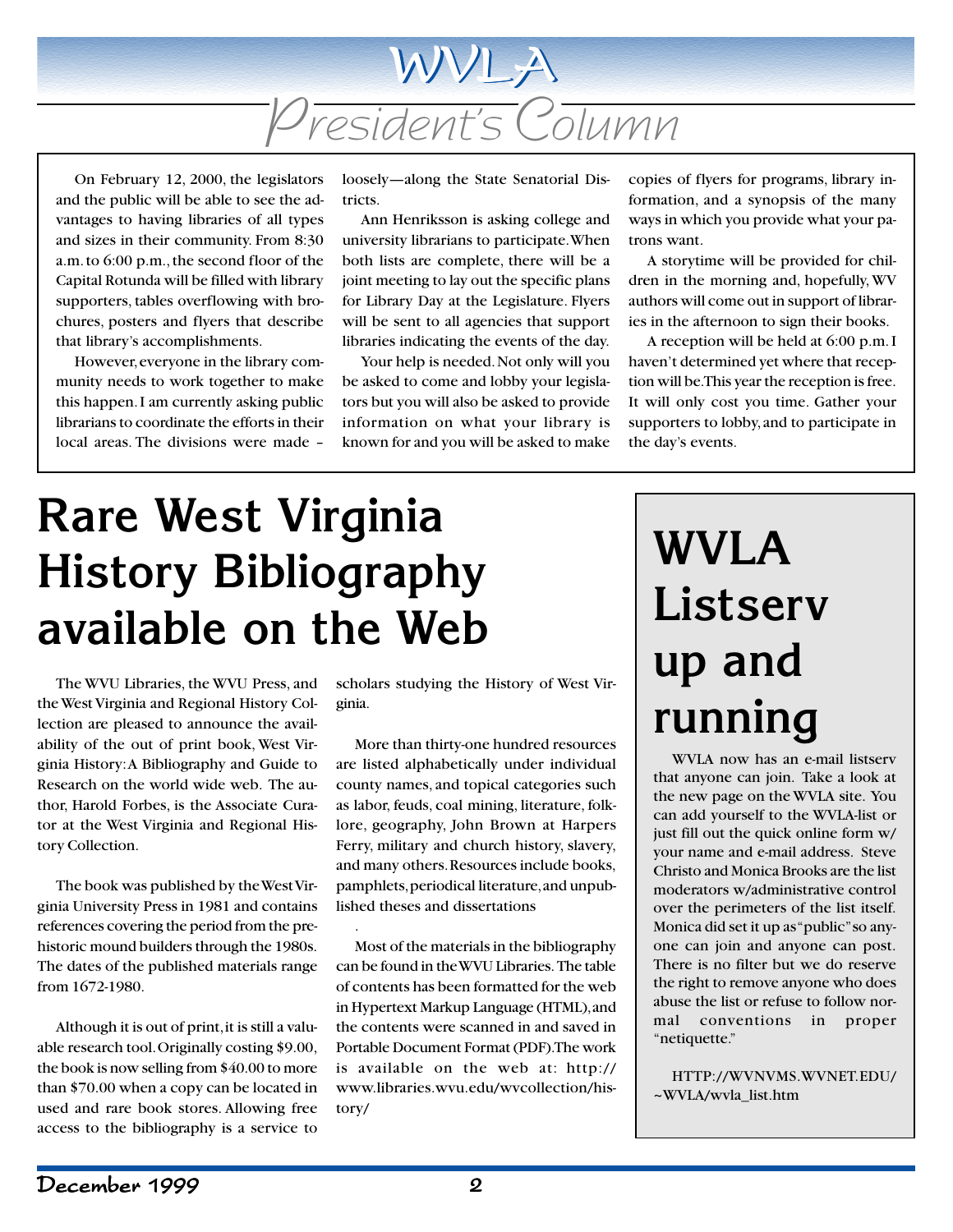

## *A message from your ALA Councilor*

Greetings!

As a newcomer to this post, I am hopeful I can effectively share exciting news from the American Libraries Association midwinter meeting January 14-19, 2000 in San Antonio, Texas. If you are attending the conference, enjoy your stay in this wonderful city. My mom, Amelia Brooks at WLSC Elbin Library, is originally from San Antonio— a place dear to my family's hearts with unarguably the best food and music in all of Texas!

Midwinter conference highlights include a special session entitled "Building International Library Communities/Construyendo Comunidades Bibliotecarias Internacionales." This program will bring together librarians from Mexico, Latin America, the Caribbean, and the United States to offer a framework for open dialogue among librarians and library associations. Look for our ALA slot at Spring Fling— I will share current ALA news, events, advocacy issues and pending legislation.

As always, ALA is involved in several critical issues that pertain to special, public, academic and school librarians. Major topics include: Diversity, Education and Continuous Learning, Equity of Access, Intellectual Freedom, and 21st Century Literacy (the ability to read or use computers understanding that the ability to seek and effectively utilize information resources). The ALA Washington Office also provides support and workshop opportunities for its chapters. We will be exploring the opportunity to bring an ALA speaker to WVLA's annual conference in 2000 and investigate other benefits of our membership in this organization.

I invite any comments or suggestions as to how I may serve your needs and obtain ALA assistance and/or informaiotn to support your library and individual projects. Feel free to contact my anytime at brooks@marshall.edu or 304/696-6613. I look forward to hearing from you!

Cîao!

Monica Garcîa Brooks

# Help Wanted:

**The West Virginia Library Association is looking for an editor for West Virginia Libraries to assume the position for the February issue.**

**Please contact Pam Coyle at coyle@scpl.wvnet.edu**

#### **Editors Denise Ash**

Alpha Regional Library P.O. Box 149 Spencer, WV 25276 304-927-1770 (W) • 304-927-1779 (FAX) *ash de@hp9k.park.lib.wv.us*

**Sue Eichelberger** Cultural Center 1900 Kanawha Blvd. E. 304-558-2534 (W) • 304-558-1612 (FAX) *eichel@wvlc.lib.wv.us*

#### **Circulation Editor**

**Jo Ann Calzonetti** Evansdale Library • WVU P.O. Box 6105 Morgantown, WV 26506 304-293-4695 x5112 *u517a@wvnevm.wvnet.edu*

#### **Advertising Editor**

**Kelly Funkhouser** Morgantown Public Library 373 Spruce Street Morgantown, WV 26505 304-291-7425 (W) • 304-291-7437 (FAX) *funkhous@hp9k.clark.lib.wv.us.*

#### *West Virginia Libraries*

(ISSN) 0043-3276) is the official publication of the West Virginia Library Association. The views expressed are not necessarily the official viewpoints of WVLA.

*West Virginia Libraries* is published six times a year in February, April, June, August, October and December. A subscription is included with membership dues. The subscription rate for non-members is \$15 per year. Some back issues are available at \$3.75 per issue. All back issues are available from: University Microfilms Ann Arbor, Michigan

Photographs, news, articles and correspondence should be sent to the editors. Subscriptions and changes of address should be sent to the Circulation Editors.

> Copy deadline: 15th of month preceding publication.

**WVLA's Web site:** *http://wvnvms.wvnet.edu/~wvla/*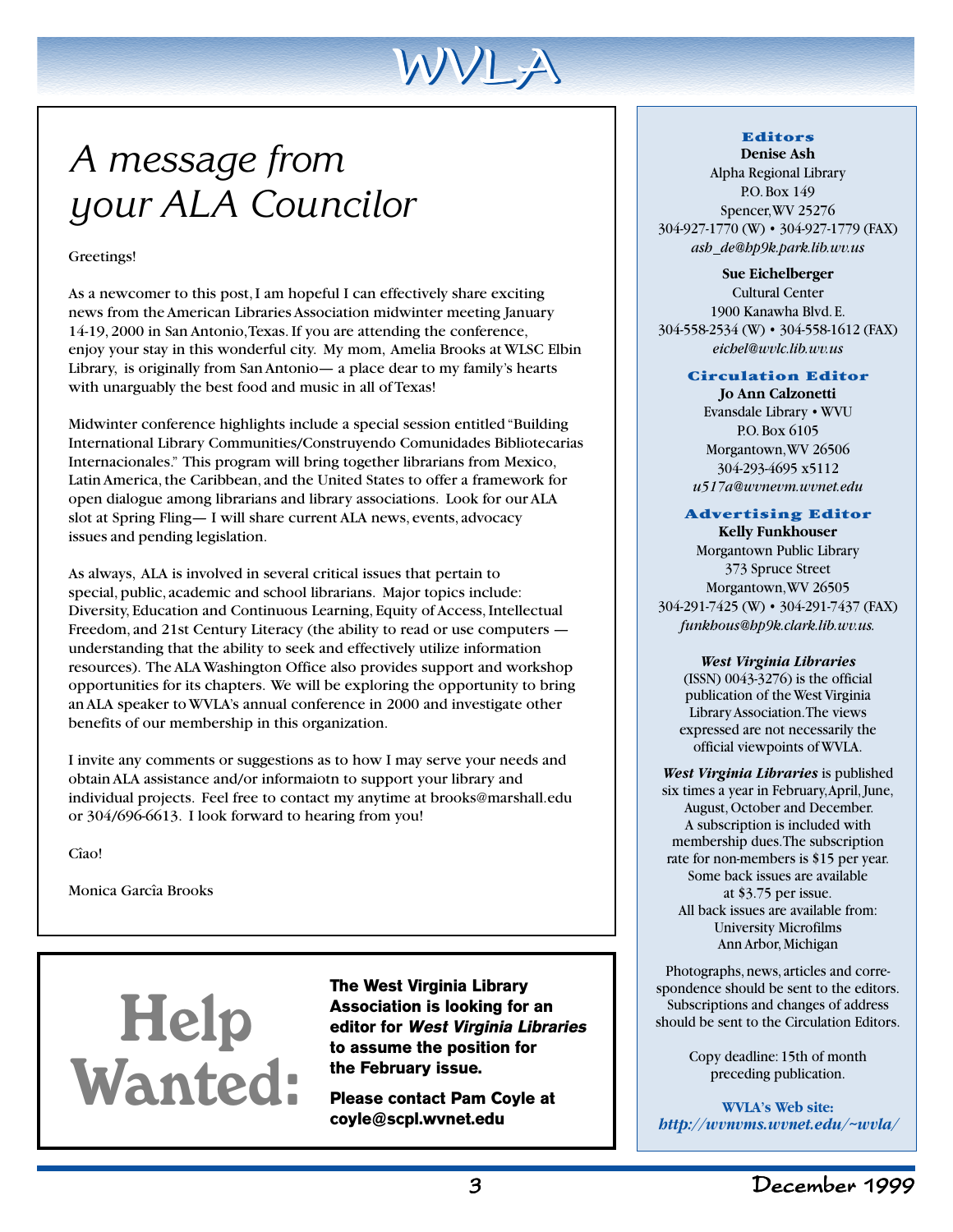## WVLA

# **West Virginia Library Association Scholarship Application and Procedure**

West Virginia Library Association, hoping to increase the number of qualified ALA-accredited librarians in the state of West Virginia, established a scholarship fund for graduate work in 1990. To date, a number of scholarships have been awarded and we are extending the opportunity once again. The money in this fund, donated by members of the Association and others, has been used to assist WVLA members engaged in the pursuit of an ALA-accredited MLS degree.

Successful applicants must complete an

application form and submit all supporting documents as soon as possible. Scholarships will be awarded thereafter.

## *The Scholarship Procedures*

- 1. Applicants must have been a member of the West Virginia Library Association for at least one year prior to the application deadline.
- 2. Applicants must submit the names of

*WVLA Scholarship Application*

three references, at least one of whom is a professional librarian.

- 3. Applicants must submit a 250-word essay stating their professional goals.
- 4. Applicants must submit an unofficial copy of their library school transcript, if coursework has been completed.
- 5. Applicants must submit proof that they have been officially admitted to an ALA-Accredited MLS program.
- 6. Applicants may submit a short statement detailing undue financial hardship.

| Name                                                                     | <b>YV YLA SCHURTSHIP APPIICUUDH</b><br>Library School (Name of School and Year<br>Admitted)                                                                                          | <b>REFERENCES</b><br>Name, address and phone number of three<br>references (One of which must be a profes-                                                                                                                                                                                   |  |
|--------------------------------------------------------------------------|--------------------------------------------------------------------------------------------------------------------------------------------------------------------------------------|----------------------------------------------------------------------------------------------------------------------------------------------------------------------------------------------------------------------------------------------------------------------------------------------|--|
| Address_                                                                 | How will this scholarship assist you:                                                                                                                                                | sional librarian:<br>1. <u>_______________________________</u>                                                                                                                                                                                                                               |  |
|                                                                          |                                                                                                                                                                                      |                                                                                                                                                                                                                                                                                              |  |
| Current Position                                                         | List any wards, affiliations, and non-WVLA<br>activities:                                                                                                                            |                                                                                                                                                                                                                                                                                              |  |
| <b>EDUCATION:</b><br>High School (Name, City, State)                     |                                                                                                                                                                                      |                                                                                                                                                                                                                                                                                              |  |
| College(s) (Name, City, State, Degree<br>received, date degree received) | WVLA Activities (including, but not limited<br>to, conferences attended, presentations<br>made at conferences, committee services,<br>roundtable-division activities, offices held): | To be considered, the information must<br>be received as soon as possible and include:<br>the application, three references, essay,<br>proof of admission to a MLS program, unof-<br>ficial transcript of coursework completed,<br>and statement of financial hardship - if ap-<br>plicable. |  |
|                                                                          |                                                                                                                                                                                      | Return to:<br>Judith A. Duncan, Chair, Scholarship/<br>Continuing Education Committee,<br>St. Albans Branch Library,<br>602 4th Street.<br>St. Albans, WV 25177                                                                                                                              |  |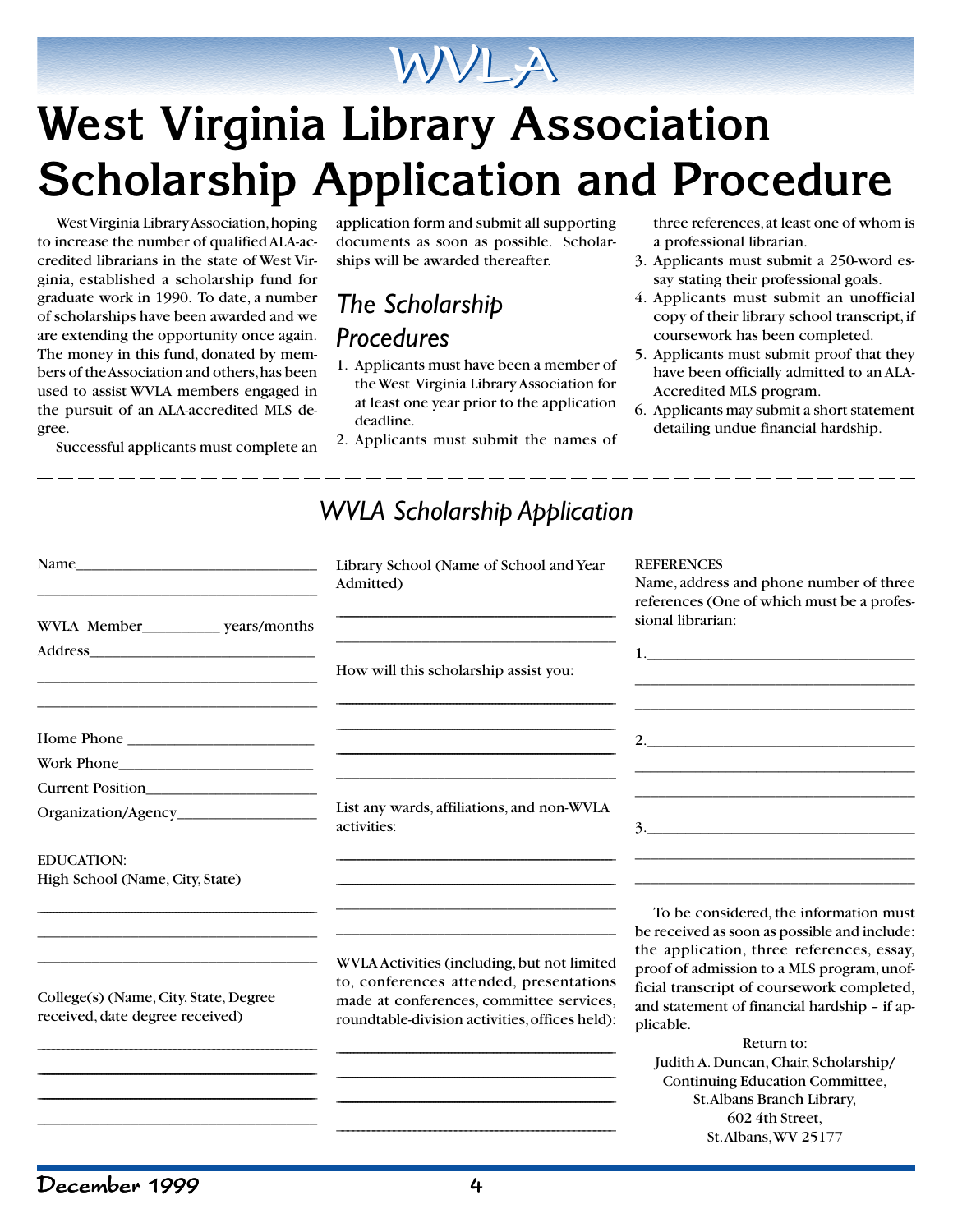# WVLA

## *WVLA SURVEY* **Himmel & Wilson Study "Directions 2000"**

The results of the WVLA survey based on Himmel & Wilson's "Directions 2000" study of library services in West Virginia has been compiled and the raw data of those results is presented herein. Five hundred and forty surveys were mailed in August 1999 to all then current members of WVLA. The deadline for return of the surveys was September 24, 1999. One hundred and twenty-two members responded. Respondents identified themselves as members of the following categories: 88 public, 15 academic, 1 school, 4 special libraries, 14 trustees, 0 West Virginia Library Commission employees, and 0 Commissioners. Some respondents identified themselves as members of more than one category and some did not choose to identify themselves in any category. The total response percentage rate of 22.6% is well above the 2% to 3% response rate to satisfaction surveys based on the United States Postal Service findings outlined in their "Designing Reply Mail" publication. Though 122 WVLA members returned their surveys, not all respondents answered every question. Many commented that particular questions were beyond their experience or expertise and consequently did not choose to answer those questions. Therefore the total number of answers to particular questions varies accordingly.

The next step in completing the survey

report will be a statistical analysis of responses and a printing of a final report, which will also include all the "General Comments" as well as all comments to individual questions. Any comments or reactions to the survey results are welcome and should be addressed to Pamela Coyle, President WVLA at South Charleston Public Library, 312 Fourth Avenue, South Charleston, WV 25303.

The final step and ultimate goal of the survey will be the development of a comprehensive statement of WVLA members' beliefs, priorities, and recommendations for the future direction of library service in West Virginia.

### *Results*

#### Part I. — Funding

- 1. Dedicated funding at a state level should be sought for public libraries in West Virginia.  $yes -114$  no  $-1$  no answer  $-2$
- 2. Public Library Standards for WV should be written and developed by: WVLA - 7 WVLC - 11 both WVLA and WVLC - 94 no answer - 4
- 3. Public Library Standards that establish requirements for public libraries in the areas of percentage of budget spent on materials, hours of operation, and dollars devoted to continuing education and training should be linked to receipt of Grants-In-Aid: yes - 56 no - 51 No answer - 11
- 4. State "Grants-In-Aid" should be distributed in the following manner (check one or any with which you agree):
	- 56 a) simple and direct per-capita distribution based on population.
	- 64 b) equalization component of additional state aid for libraries not having sufficient local tax bases.
	- 28 c) incentive program of additional funds for libraries who consolidate into county or multi-county units.
	- 5 no answer
- 5. Revision and on-going review and evaluation of any statewide funding program for West Virginia libraries must be developed by (check one or all): 64 - a) the West Virginia library community 64 - b) the WVLA 64 - c) the WVLC 18 put only a; 2 only b; 16 only c 3 put a & b; 4 put a & c; 6 put b & c
- 6. A separate dedicated source of state funds should be sought for (prioritize from 1 to 4):
	- a) technology
	- b) building improvement projects & ADA compliance
	- c) interlibrary loan costs and delivery service
	- d) other (please name):

|                      | First | Second | Third | Fourth |
|----------------------|-------|--------|-------|--------|
| a) technology        | 49    | 20     | O)    |        |
| b) Bldg. improve.    | 40    | 32     | 20    |        |
| $\overline{c}$ ) ILL | 13    | 12     | 48    | 14     |

No answer - 6

checked but didn't prioritize – 9 (checked a, b, and c)

- 7. LSTA competitive grants should involve a public grant process and be awarded by decision of (check one or all):
	- 9 a) WVLC staff
	- 90 b) LSTA statewide grant committee whose members would include both public librarians, trustees, WVLC staff, Friends members, and representatives of the general public.
	- 10 both
	- 9 no answer

*continued on page 6*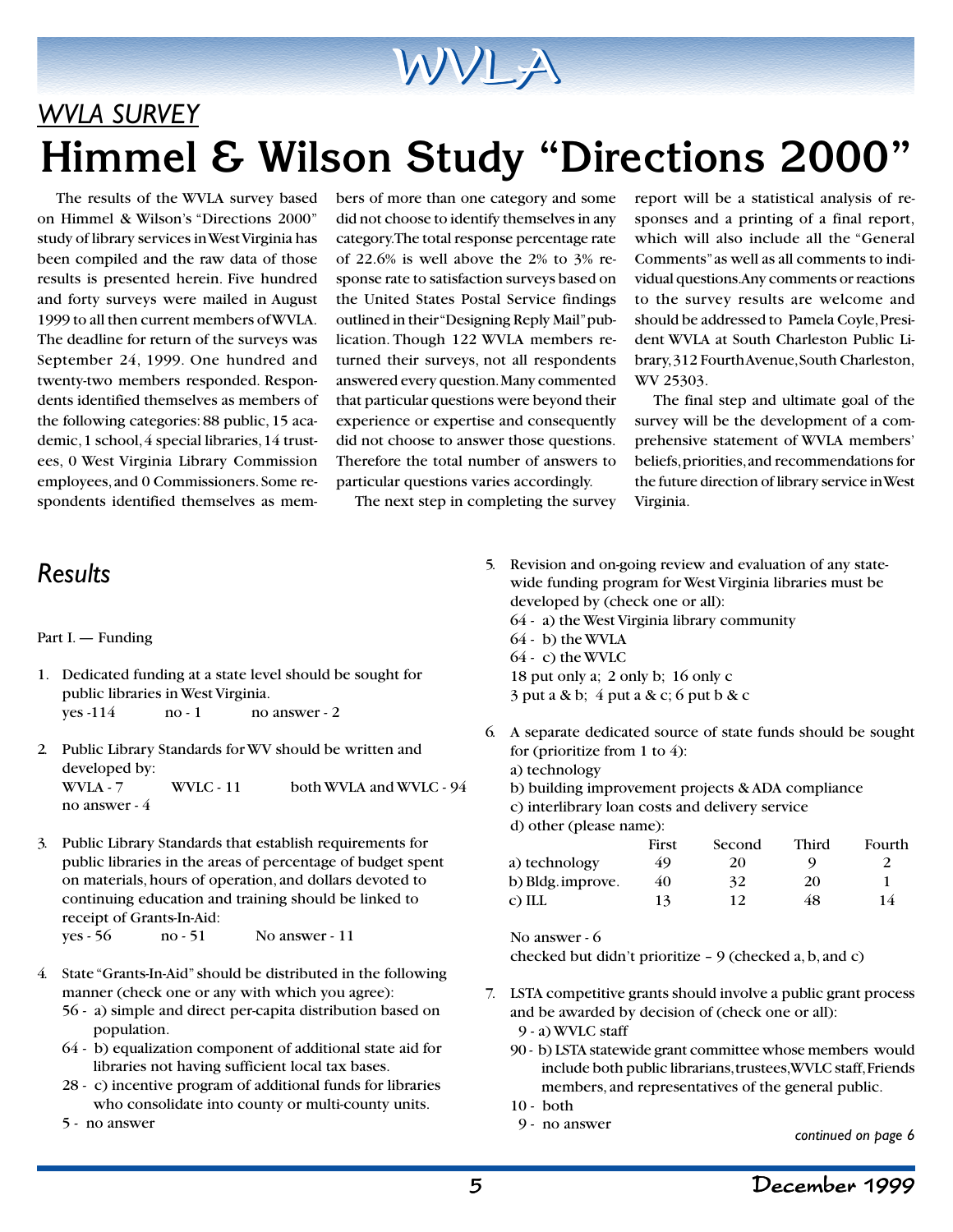

### *Survey Results • continued from page 5*

8. Extra "incentive" Grants-In-Aid should be given to public libraries that meet local funding standards and are headed by an MLS librarian:

yes - 55 no - 59 no answer - 3

9. Extra "incentive" Grants-In-Aid should be awarded to those public libraries which serve entire counties vs. smaller units of service, thus encouraging consolidation:

 $yes - 32$  no  $-80$  no answer  $-3$ 

10. Extra "incentive" Grants-In-Aid should be provided to libraries for scholarships toward continuing education and earning an MLS degree:

 $yes - 71$  no  $-44$  no answer  $-4$ 

11. In the event that the Fair Taxation Proposal passes and is adopted into law and public libraries receive a dedicated percentage of all monies collected thereby, should those monies be controlled and disbursed to individual libraries by: 50 - West Virginia Tax and Revenue Department

58 - WVLC

- 5 other—please specify (committee or board)
- 5 no answer

#### **Part II. — Governance and Structure**

- 1. The current structure of Service Center, Designate, Affiliate, and Direct Service public libraries should be eliminated: yes - 56 no - 48 no answer - 17
- 2. All libraries should receive 100% of their per capita "Grants-In-Aid" directly with no percentage withheld by either a Service Center library or the WVLC (unless agreed to in contractual form by both parties): yes - 101 no - 10 no answer - 5
- 3. Libraries should be free to follow the "open market" system and contract with other libraries of their choice, if needed, for services such as cataloging and automation:  $yes - 90$  no  $-19$  no answer  $-8$
- 4. State funding incentive programs that encourage smaller libraries to merge or consolidate with larger libraries should be established:

yes - 34 no - 75 no answer - 8

5. A "Regional System" of public libraries should be developed much like the current "Subhub" arrangement except that the Regional Center library would consolidate such services as cataloging, automation, collection development and acquisitions, and any additional library services and roles as the WVLC deems appropriate:

 $yes - 37$  no  $- 70$  no answer  $- 4$ 

#### **Part III. — Continuing Education/Professional Development**

- 1. "Marshall-type Programs" should be held by the WVLC for:
	- 30 a) one week
	- 18 b) two weeks
	- 55 c) one or two day sessions
	- 13 no answer
- 2. "Marshall-type Programs" should be held:
	- 40 a) once a year
	- 27 b) twice a year
	- 42 c) several times a year
	- 8 no answer
- 3. "Marshall-type Programs" should be directed separately for professionals (MLS); para-professionals; and clerical:  $yes - 49$  no  $-40$  no answer  $-3$
- 4. Five to eight Continuing Education Centers with training labs should be established throughout the state using existing public libraries: yes - 93 no - 22 no answer - 2
- 5. Continuing education needs should be identified and programs evaluated by a broad-based committee of librarians from throughout the state:  $yes - 107$  no  $-6$  no answer  $-5$
- 6. A scholarship program for continuing education needs and professional development should be established by the WVLC: yes - 95 no - 17 no answer - 5
- 7. An "Exchange Program" should be established that allows librarians to gain "hands on" experience.  $yes - 94$  no  $-18$  no answer  $-5$
- 8. An "Exchange Program" for "hands-on" experience should involve librarians training at (check one or both):
	- $(4 a)$  WVLC
	- 46 b) various public libraries
	- 56 Both
	- 11 No answer
- 9. WVLC staff should be required to gain "on-site" work experience in various size public libraries throughout the state: yes - 90 no - 18 no answer - 9
- 10. What percentage of Continuing Education programs and training workshops for public library employees (both professional and nonprofessional) in WV should be provided by the following providers:

**These figures are being tabulated. There were too many permutations to include here.**

\_\_\_out-of-state professional specialists in various areas of librarianship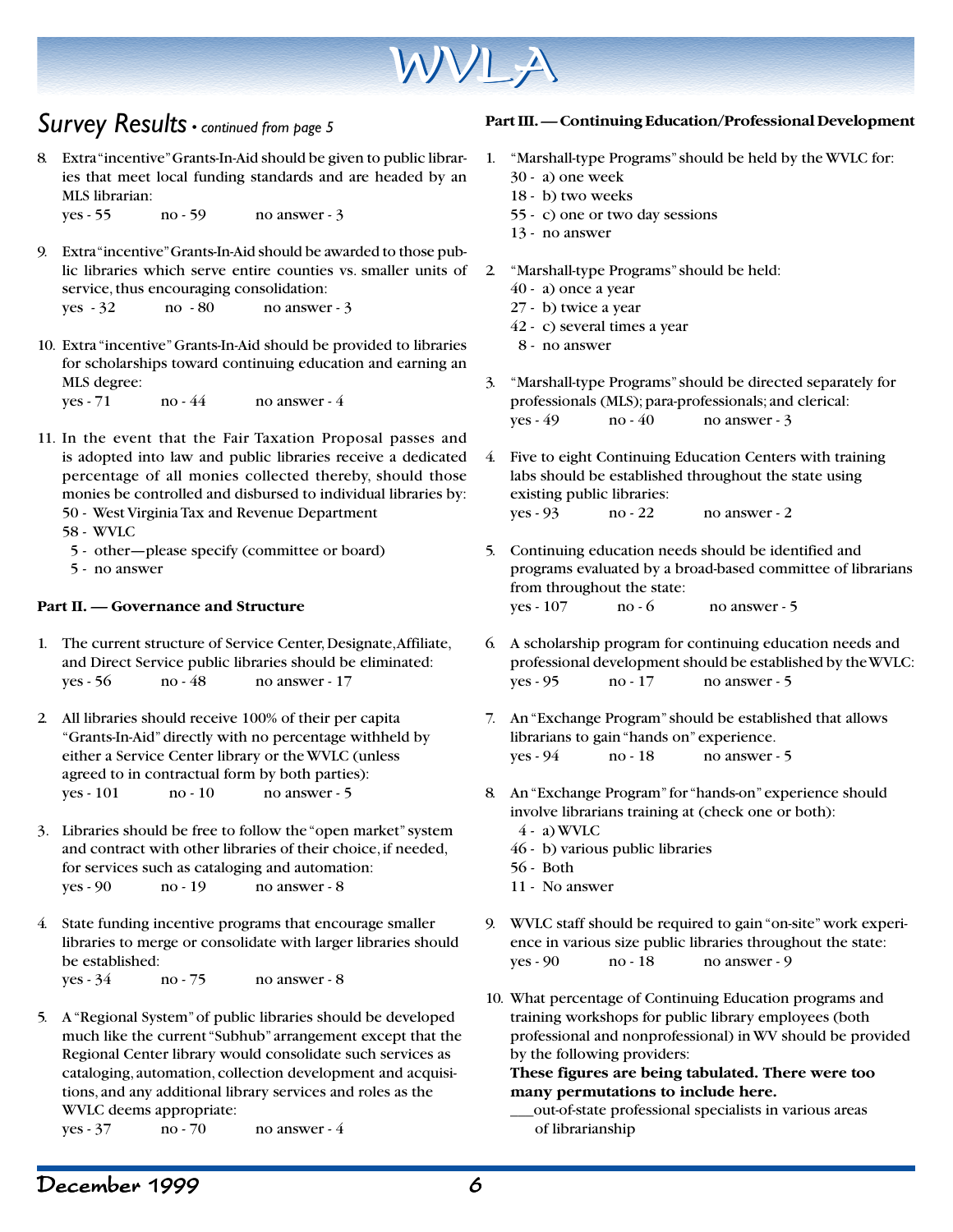

\_\_\_WVLC staff consultants

\_\_\_librarians employed at public libraries throughout WV

#### **Part IV. — Collections/Resources**

- 1. The WVLC should require libraries to devote a certain percentage of the "Grants-In- Aid" to purchase books and other library materials . yes - 57 no - 55 no answer - 5
- 2. Regular collection development workshops should be presented by (check one or all): **This is being tabulated. There are too many combinations to put it here.**
	- \_\_\_a) WVLC
	- \_\_\_b) WVLA
	- \_\_\_c) local libraries throughout the state
	- \_\_\_d) professional specialists from other states
- 3. WVLC should provide more statewide online information databases: yes - 90 no - 15 no answer - 12

| 4. Public librarians throughout the state should select any |
|-------------------------------------------------------------|
|                                                             |

statewide databases contracted for by the WVLC through a voting mechanism:

yes - 94 no - 13 no answer - 10

- 5. A statewide cooperative collection development grant program should be established that provides in-depth collections in various areas of a library collection in public libraries throughout the state. The purpose of this program is to enhance the quality and quantity of materials throughout the state for availability through interlibrary loan: yes - 94 no - 14 no answer - 9
- 6. A "night-owl" reference service should be established cooperatively between the WVLC and public libraries throughout the state: yes - 38 no - 59 no answer - 20
- 7. Extra funds to reimburse interlibrary loan costs at libraries should be distributed from the WVLC: yes - 91 no - 19 no answer - 7
- 8. A current, accurate, and constantly updated union catalog is necessary for sharing of resources through interlibrary loan and sharing of cataloging records: yes - 101 no - 10 no answer - 6

9. An interlibrary loan statewide delivery system for the transporting of interlibrary loan materials should be initiated and funded cooperatively and/or by the WVLC: yes - 67 no - 37 no answer - 13

#### **Part V. — Technology**

- 1. Librarians should have formal, active participation in the development, on-going review, and revision of State Technology standards for libraries in West Virginia.  $yes - 109$  no  $-3$  no answer  $-5$
- 2. A statewide Technology Committee composed of members from libraries throughout the state should be established.  $yes - 101$  no  $-9$  no answer  $-7$
- 3. The selection of automation software should be the decision of the local library: yes - 91 no - 19 no answer - 7
- 4. WV should continue its history of having a single vendor for automation software (OPAC's) throughout the state. yes - 36 no - 68 no answer - 13
- 5. A WVLC Technology Consultant is needed at every current "Subhub" library: yes - 81 no - 27 no answer - 9
- 6. Are you satisfied with the current arrangement of "Subhub" libraries for library catalog automation: yes - 45 no - 45 no answer - 27

#### **Part VI. — West Virginia Library Commission Services and Organization**

- 1. The current number of staff of the WVLC is, in your opinion: 55 - currently sufficient
	- 17 needs to be expanded
	- 27 needs to be reduced
	- 17 no answer
- 2. Do you believe the information you receive from the WVLC is (check one in each of the following pairs):
	- 60 adequate 36 complete
	- 38 inadequate 39 incomplete
	- 19 candid discarded\_\_\_\_\_\_\_\_ relevant
	- 29 disingenuous discarded\_\_\_\_\_\_\_\_ irrelevant
- 3. Using Himmel & Wilson's "Direction 2000" Study as a springboard, a Statewide Strategic Plan for library services and goals should now be developed: yes - 93 no - 13 no answer - 11
- 4. If you answered yes to Question 3 above, please check one or both of the following answers to the statement, "A Statewide Strategic Plan" should be developed and adopted by: 1 - a) The WVLA
	- 7 b) The WVLC
	- 84 c) Both the WVLA and the WVLC cooperatively and jointly

*continued on page 10*

<sup>25 -</sup> no answer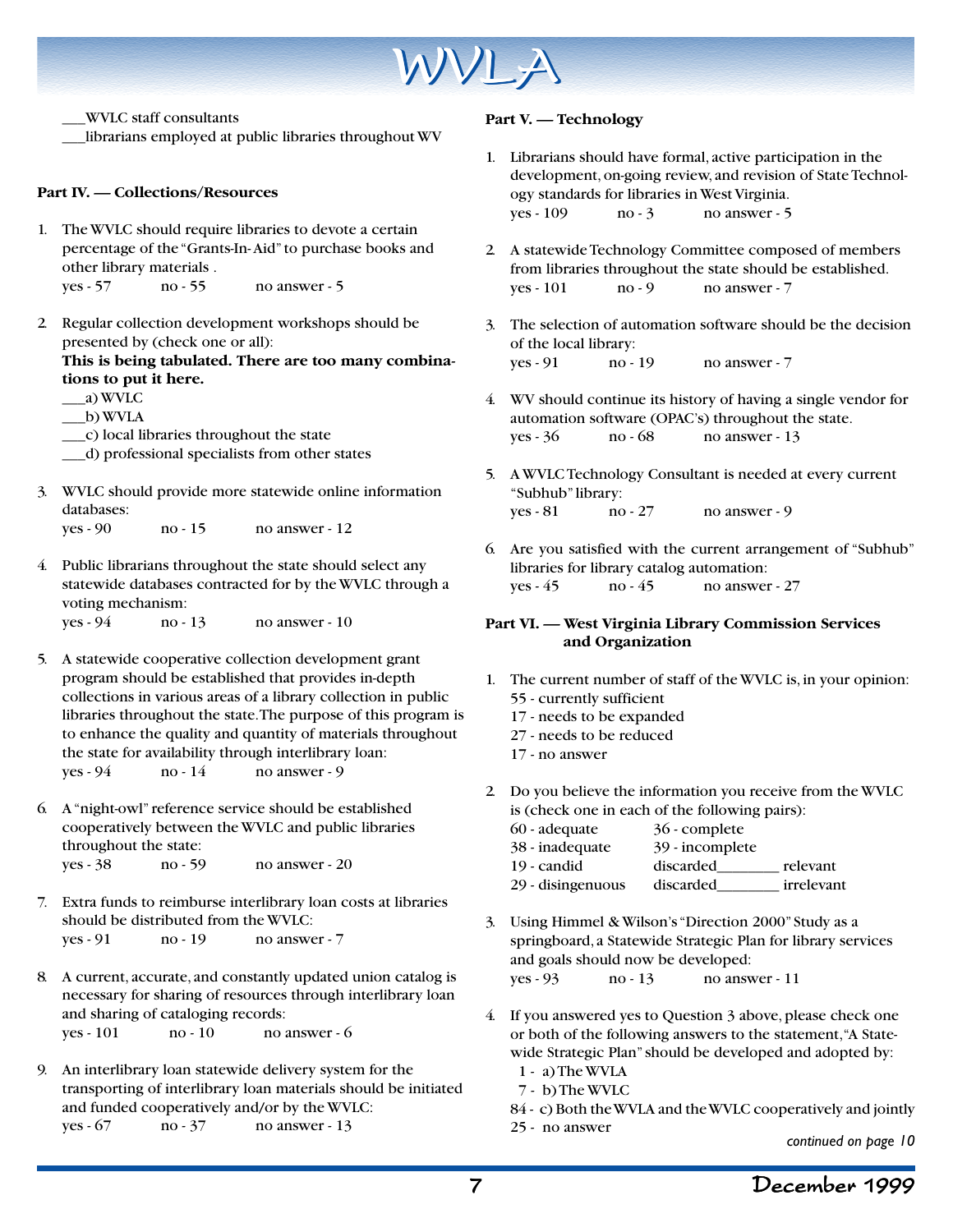

## **Legislative Day Public Coordinators**

Group 1-A ............................. Amy Kastigar Hancock, Brooke, Ohio

Group 1-B ............................... Susan Reilly Marshall, Wetzel, Tyler

Group 2 .............Denise Ash, Suzette Lowe Doddridge,Ritchie, Wirt, Roane, Clay, Calhoun

Group 3 -A ....... Ann Lorentz, Alice Thomas Pleasants,Wood

Group 3-B ....... Lynn Pauley, Suzi McGinley Jackson, Mason

Group 4-A ................................... Judy Rule Cabell, Putnam, Wayne, Mingo

Group 4-B .......................... Margaret Smith Lincoln, Logan, Boone

Group 5-A ...............................Connie Clay Fayette, Raleigh, Mercer

Group 5-B ..................................... Rod Lee Wyoming, McDowell

Group 6 .............. Linda Wright, Pam Coyle Kanawha

Group 7-A ............................ Linda Lindsey Webster, Pocahontas, Nicholas

## **Legislative Day Academic Coordinators**

Groups 1-A and 1-B: .. Cheryl Harshman, Ted Nesbitt Group 2: None. There are no academic institutions in these counties. Group 3-A and 3-B: .............. Allie Keller of Ohio Valley College

| <b>Monica Brooks</b>                   |
|----------------------------------------|
|                                        |
| Group 5-A and 5-B:  Peggy Turnbull     |
| Group 6:  Ravi Sharma                  |
| Groups 7-A and 7-B  Bob Coston         |
|                                        |
| Groups 9-A and 9-B:  Jo Ann Calzonetti |
|                                        |

Group 11: .................... Ann Henriksson

Group 7-B .............................. Myra Zeigler Greenbrier, Summers, Monroe

Group 8 ........................... Connie Cutright Upshur, Braxton, Barbour, Randolph, Tucker

Group 9-A..... Sharon Saye, Beth Nicholson Harrison, Lewis, Gilmer, Taylor

Group 9-B ........................Jeannette Martin Marion, Monongalia, Preston

Group 1 ............................... Virginia Bates Mineral, Grant, Pendleton, Hardy, Hampshire

Group 11 ...... Betty Gunnoe, Peggy Batten Berkeley, Jefferson, Morgan

## **2000 Legislative goals announced**



**Pam Coyle opens the WVLA Executive Board Meeting at North Bend on Dec. 4, 1999**



**Linda Heddinger places her ballot for top prioity as Judy Duncan looks on.**

The West Virginia Library Association Executive Board adopted the following goals for the 2000 Legislative Session.

- The West Virginia Library Association supports the improvement request of the West Virginia Library Commission for an increase in **Grants to Public Libraries** from \$4.0l per capita to \$5.50 per capita.
- The West Virginia Library Association supports the improvement request of the West Virginia Library Commission for \$1,793,476 for **Population Growth Grants**
- The West Virginia Library Association supports the improvement request of the West Virginia Library Commission for \$1,031,515 to purchase a **core collection of electronic databases** to benefit all West Virginia libraries.
- The West Virginia Library Association supports the improvement request of the West Virginia Library Commission for \$1,216,468 for a one-time expenditure to **upgrade existing electronic networking.**
- The West Virginia Library Association supports the improvement requests of the West Virginia Library Commission for \$10,000.00 to begin addressing the need to **construct and remodel West Virginia's public libraries.**
- In addition, the Legislative Committee of the West Virginia Library Association will prepare a resolution for submittal to the legislature in support of placing a library, to be staffed by a professional librarian, in every public school.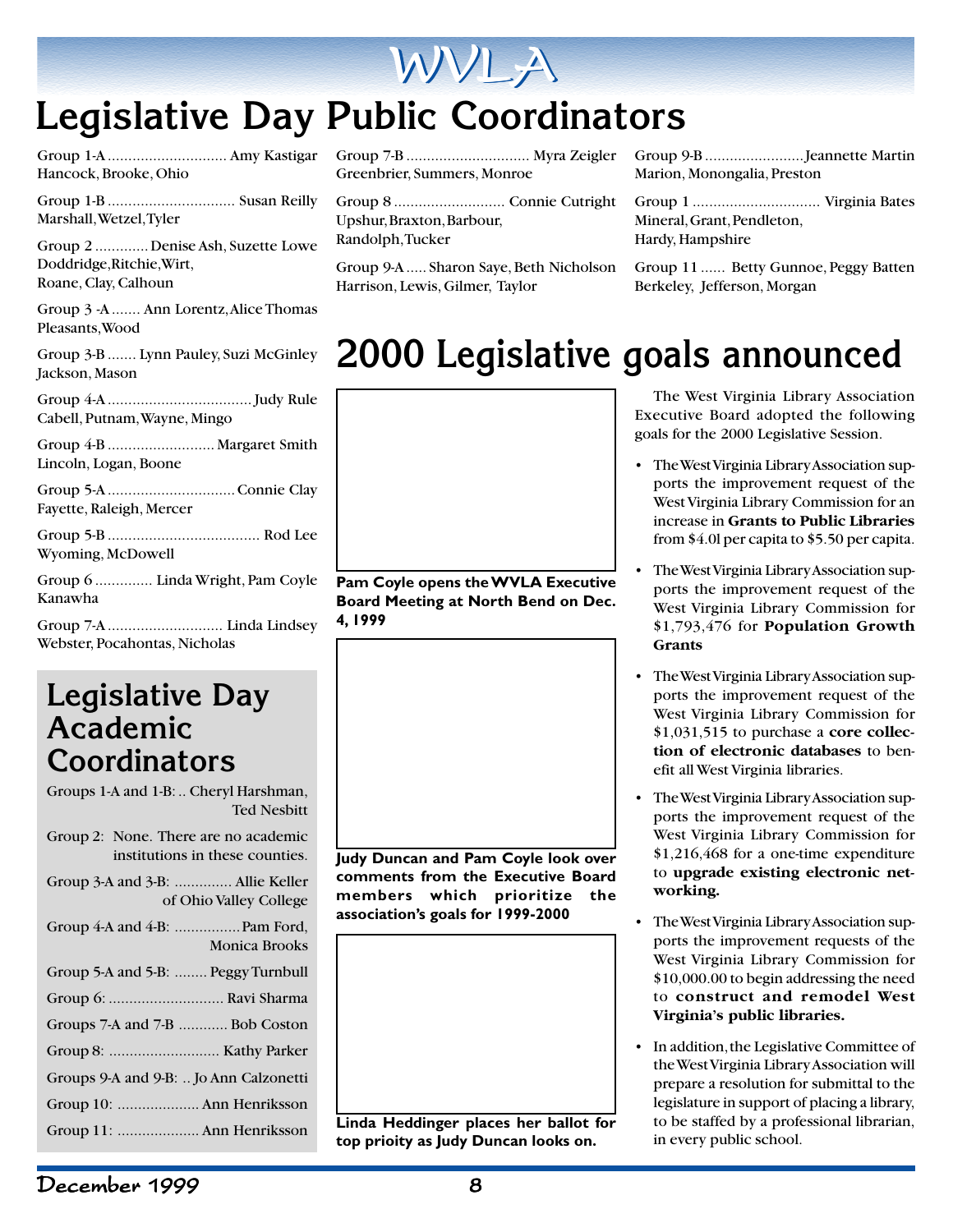

## **W.Va. Library Association First General Session**

#### *October 4, 1999*

*The Clarion Hotel, Shepherdstown, WV*

#### 1. **Call to Order**

President Betty Gunnoe called the meeting to Order at 1:00 p.m.

#### 2. **Approval of the Minutes**

Chuck Julian made the motion to approve the minutes of the 1st General Sessions (1998) , Karen Goff seconded, motion carried.

#### 3. **President's Report**

No report, it is in West Virginia Libraries

#### 4. **Treasurer's Report** - Exhibit I

David Childers gave Treasurer's Report, Linda Heddinger made the motion to approve, Rebecca Van Der Meer seconded, motion carried.

#### 5. **Membership**

Report will be given at the 3rd General Session

#### 6. **Committee Reports**

Section and Roundtable Reports are in the Conference packets

#### *Elections - Exhibit II*

Chuck Julian reported the following elections

results: 1st Vice President, Dottie Thomas; 2nd Vice President, Cheryl Harshman; Secretary, Suzette Lowe; Treasurer, Denise Ash; ALA Councilor, Joe Barnes; Academic Vice-President, Jennifer Sias; Academic Secretary, Bill Grubb; Public Library Vice-Chair/Chair Elect, Yvonne Farley.

 *Site Selection*

2000 Conference will be at Charleston House Holiday Inn

 *Audit Committee*

Kelly Funkhouser reported that the records for the past two years were in order. Pam Coyle made the motion to accept the report, Jo Ann Calzonetti seconded, motion carried.

#### 7. **Old Business** - None

#### 8. **New Business**

 Floyd Fullen made the motion to have the Annual Conference on Thursday, Friday, and Saturday due to Trustees being unable to attend when it is held during the first part of the week, Connie Sutton seconded. After discussion, the vote was taken and defeated. It was the consensus of the group that this should be left up to the Site Selection Committee.

9. **Announcements**

 Pam Ford announced a 50/50 Raffle is being held during the Conference for the Scholarship Fund.

- Betty Gunnoe reminded those staying in the hotel Of the early checkout time on Wednesday.
- Pam Ford reported that Josephine Fidler had broken both wrists and that she was circulating a message if members would like to sign it.
- Tickets are still available for the Banquet. Dept. of Natural Resources is giving away a trip, sign-up at the WVLC booth.

#### 10. **Adjournment**

Meeting was adjourned.

## **Collection Development Task Force Report**

Submitted by Karen Goff, *Library Services Director, West Virginia Library Commission*

The Collection Development Task Force had an excellent meeting on November 2nd at the Library Commission offices. The members supported the assessment of the role of the Commission's collection as a primary source for reference, library science, and West Virginia authors. The importance of the periodical and newspaper backfile and the documents collections were also discussed. The Task Force agreed that the maintenance of a federal documents collection and the acquisition of state publications are key activities at the state level. The consensus concerning the juvenile collection was that, instead of duplicating public library collections, the Commission's juvenile collection should focus on a specific group of award winners, including the Caldecott and Newbery winners, the West Virginia Children's Book award nominees, West Virginia authors, and rapidly changing subject areas such as political and social issues.

Another key activity identified by the Task Force is Commission leadership in

funding and managing statewide electronic databases and database training. The need for a core collection of electronic databases in all libraries is seen as essential. It was suggested that the databases should include full-text periodicals and reference resources in the areas of biography, literature, and health. Task Force members indicated that the Commission should ask the libraries to contribute to electronic subscription costs if complete funding by the legislature is not forthcoming. In addition to the above discussion, Linda Miller of the Kanawha County Public Library presented information concerning collection assessment methods and Amy Kastigar of the Ohio County Public Library reported on cooperative collection development programs in other states.

The Task Force recommended that regular reports on the activities of the group be presented at WVLA annual meetings and that specific Collection Development regional meetings be planned. A subcommittee is coordinating the group's ideas concerning locations for the regional meetings, and prioritizing topics to be discussed. The Task Force will meet again in February.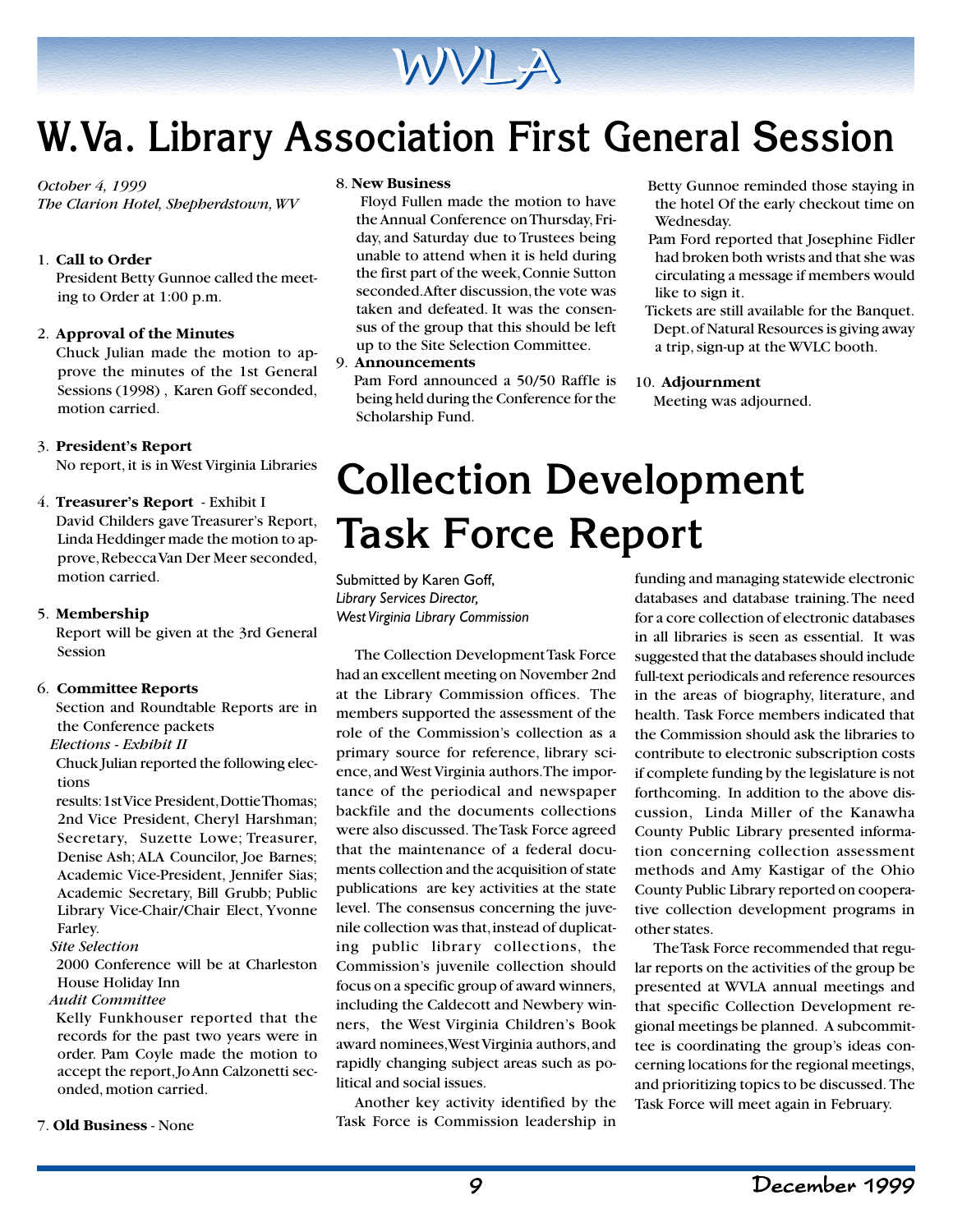

### *Survey Results • continued from page 5*

5. The following services at the WVLC should be either eliminated, reduced, expanded, or remain as is (for each service, check the appropriate line):

|                           | Eliminated | Reduced | Expanded | Remain As Is<br>(Prior to '99) |
|---------------------------|------------|---------|----------|--------------------------------|
| a) Gifts and Exchange     | 21         | 16      | 17       | 42                             |
| b) Radio Reading Ser.     | 22         | 10      | 11       | 43                             |
| c) Television Production  | 20         | 23      | 7        | 37                             |
| d) Film Library           | 12         | 17      | 29       | 41                             |
| e) Printing Services      | 11         | 14      | 16       | 27                             |
| f) Literacy Services      | 3          | 9       | 33       | 45                             |
| g) Institutional Services | 5          | 6       | 14       | 47                             |
| h) Rotating Collections   | 14         | 11      | 25       | 37                             |
| i) Electronic Databases   | 1          | 1       | 71       | 18                             |
| i) Consultants            | 10         | 24      | 19       | 36                             |
| k) Field Consulting       | 6          | 21      | 24       | 34                             |
| 1) Reference Service      | 1          | 2       | 42       | 50                             |
| m) OCLC for ILL           |            | 1       | 48       | 28                             |
| n) Union Catalog for ILL  | 11         | 0       | 56       | 27                             |

6. Within the guidelines of the federal law, LSTA (commonly called "Federal Funds") monies should be used for the following (prioritize from 1 to 6):

|                                                                                                | 1st. |    | $2nd$ 3rd | 4th | 5th | 6th |
|------------------------------------------------------------------------------------------------|------|----|-----------|-----|-----|-----|
|                                                                                                |      |    |           |     |     |     |
| a) WVLC consultant salaries                                                                    | 0    | 5  | 8         | 11  | 20  | 51  |
| b) statewide electronic<br>databases                                                           | 35   | 19 | 18        | 14  | 8   | 4   |
| c) competitive grants to public 29<br>libraries for technology                                 |      | 23 | 26        | 12  | 8   | 2   |
| d) competitive grants to public $10 \quad 15 \quad 14$<br>libraries for special<br>populations |      |    |           | 18  | 19  | 19  |
| e) statewide cooperative<br>collection development program                                     | 14   | 20 | 18        | 25  | 13  | 6   |
| f) WVLC technicians salaries<br>for each "subhub"                                              | 16   | 15 | 13        | 15  | 27  |     |

7. A regular and periodic review process should be established to evaluate the core services of the WVLC as needed and wanted by the public libraries in West Virginia and identified by the WVLA: yes - 102 no - 10 no answer - 5

#### **VIII. General Questions:**

1. please mark which type of library you are employed in or do you represent:

| 88 - public library   | $14$ - rustee         |
|-----------------------|-----------------------|
| 15 - academic library | $0 - W V LC$          |
| 1 - school library    | 0 - Commission member |
| 4 - special library   |                       |

If you are a public library director, please answer the following two questions.

1. In July 1998 your library's status was: 9 - Service Center 5 - Direct Service

| 8 - Designate  | 6 - Branch |
|----------------|------------|
| 13 - Affiliate |            |

2. Local funding for your library from all sources equaled approximately the following percentage of your library's overall operating budget:

| $4 - 10\%$ or less | $3 - 30\%$    | $6 - 50\%$ | $3 - 70\%$ |
|--------------------|---------------|------------|------------|
| $3 - 90\%$         | $2 - 20\%$    | $4 - 40\%$ | $6 - 60\%$ |
| $5 - 80\%$         | $2$ - or more |            |            |

# **2000 Annual Conference Planning**

Planning for the 2000 Annual Conference is underway. We are looking for underwriters to fund programs. If anyone has ideas, contact Pam Coyle at South Charleston Public Library, phone (304) 744-6561, fax (304) 744-8808 or e-mail coyle@scpl.wvnet.edu. Below is a list of tentative programs to date.

- 1. Focus Groups Charles Ryan Associates
- 2. Future of Libraries Roger Herman Group
- 3. Distributing health information; working with local health care providers – CAMC Foundation
- 4. Personnel law updates, especially ADA
- 5. Library Displays Quick and Easy
- 6. What's new in young adult literature
- 7. What's new in services to young adults
- 8. Libraries are good for the local economy
- 9. Foundation Center What is it and how can it help you?
- 10. The planning process why you should take the time
- 11. Genealogy On and Off line
- 12. Technological advances
- 13. Collecting statistics that accurately reflect your library
- 14. Difficult patrons
- 15. Building community coalition
- 16. Budgeting basics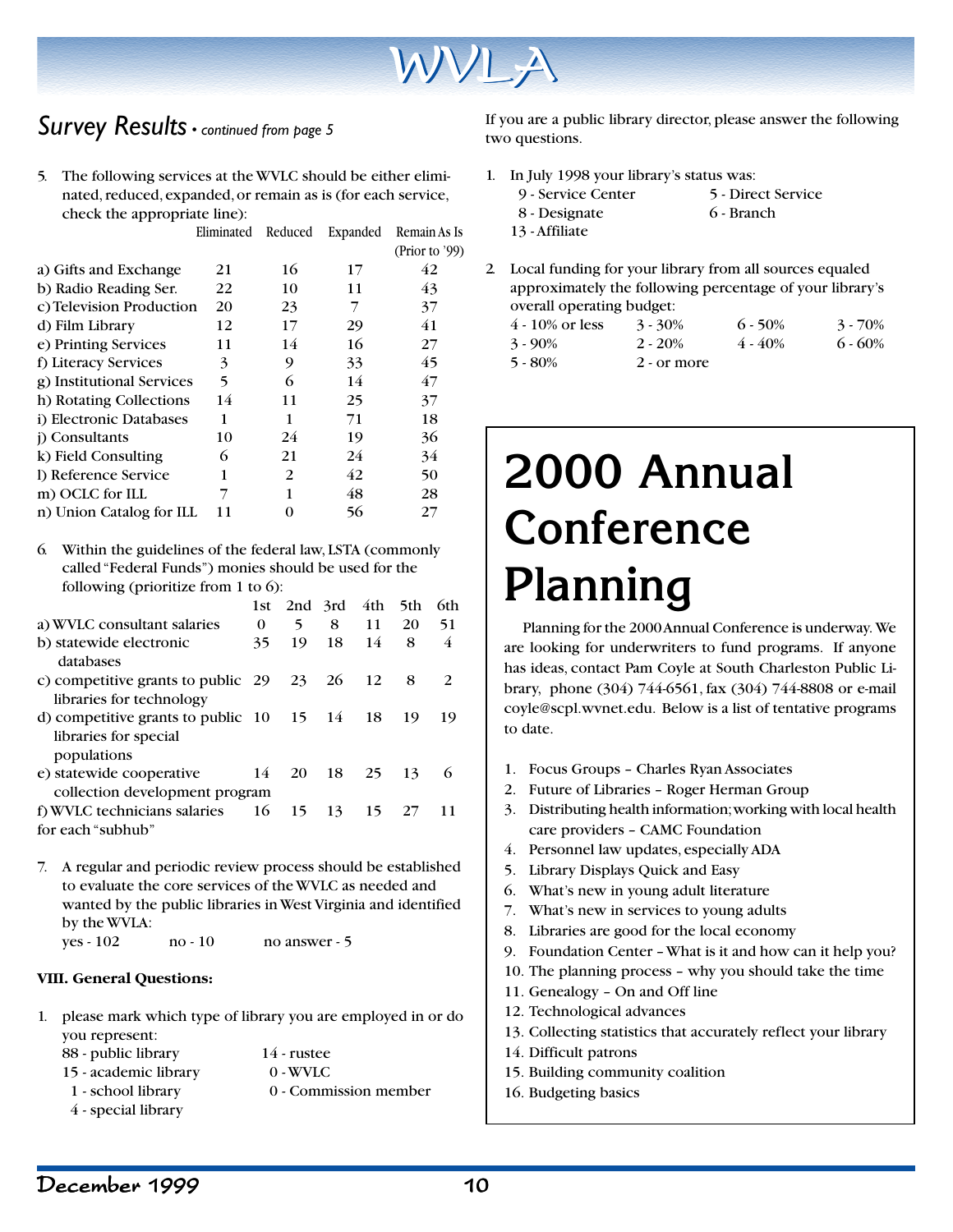

## **advertisement**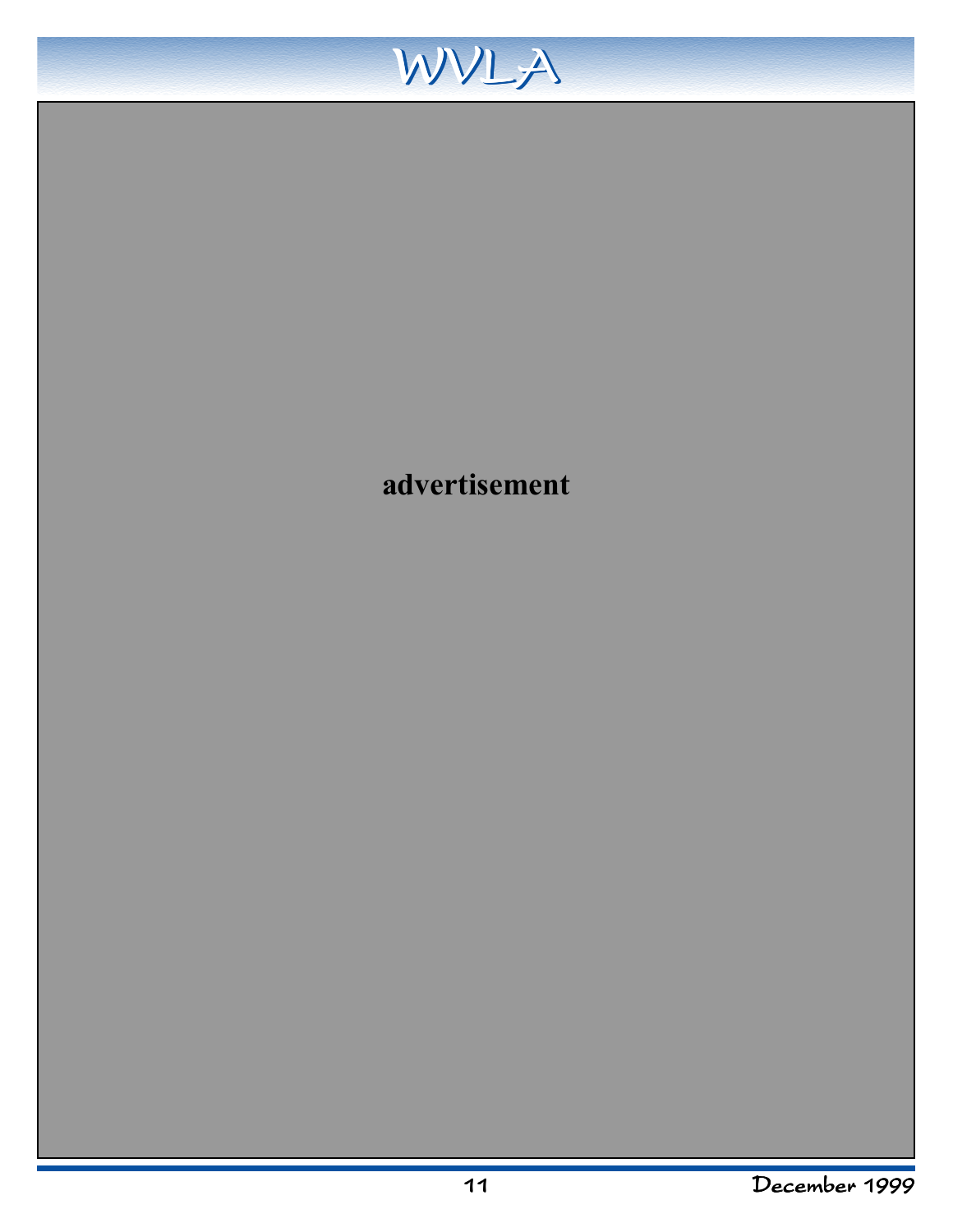

# **Improvement Package - 2000-2001**

 8/23/99 Agenda Item 7-b

## *Background*

Each year in September, the West Virginia Library Commission is required to submit to the Governor for the following fiscal year budget an improvement package, which is to reflect the fiscal needs of the agency. Since the W-VLC annual budget also includes State funding for public libraries, it is appropriate for the Commissioners to recommend fiscal programs and budget amounts for public libraries. The budget improvement package for FY 2000-2001 is based upon an assessment of need by the Executive Secretary of the WVLC, an examination of the *Directions 2000* report by Himmel & Wilson, letters from library directors, and input from the public hearing held on the subject in May.

## *Long-range Goals and Objectives*

The annual budget cycle of the State of West Virginia is a part of the development of long-range goals and objectives for the West Virginia Library Commission. The establishment of budget programs and priorities with costs and expenses determine the annual work cycle and accomplishments for the fiscal year.

## *Staff Analysis*

The staff and the Executive Secretary have reviewed the various requests and suggestions for budget recommendations to the Governor. These requests and suggestions combined with current plans and goals compose the budget improvement package for FY 2000-2001. These recommendations are fair statements of needs for the Library Commission and for public libraries.

## *Legal Analysis*

The submission of the budget improvement package is required under State law governing the budget submittal process.

## *Fiscal Analysis*

The fiscal analysis for the FY 2000-2001 budget improvement package is \$17,968,684. This amount is consistent with the estimated State support required to improve the public libraries operating budgets to \$25 per capita support. This number would change the ranking of West Virginia public libraries from 49th in the nation to 25th. - This amount is consistent with State financial resources required to achieve the goal. \$25 per capita funding is the national average for operating public libraries.

## *Executive Director's Recommendation*

The attached FY 2000-2001 budget improvement package is a reasonable recommendation for the financial improvement of public library operations, and improvements at the West Virginia Library Commission. These recommendations reflect the true needs of public libraries and the WVLC. While the total amount is considerably larger than in years past, it is based upon a sweeping review of public libraries' financial and operating conditions on a statewide basis.

I therefore recommend that the Commissioners approve the attached FY 2000-2001 budget improvement package for submittal to the Govemor's Budget Office.

## *Improvement Above Current Level:*

#### **Library Services:**

Access WV (electronic databases) .... \$1,000,000

#### **Special Services:**

Regional Library Improvements ....................... 63,000

Operational Support and Automation of Circulation Of Subregional Libraries serving the Blind & Physically Handicapped ...... 175,000

### **Communications:**

Impact 2000 ........................ 120,000

#### **Institutional Services**

Institution Expansion Grants .................. 80,000

#### **Library Development**

| Statewide library                |
|----------------------------------|
| Network Upgrade                  |
| One-time Costs 1,216,468         |
| Supplemental Grants 1,793,476    |
| Grants to                        |
| Public libraries  2,665,240      |
| Statewide Library                |
| Network Ongoing Costs  500,000   |
| Program Grants  355,500          |
| Library Construction  10,000,000 |
| Total: \$17,968,684.00           |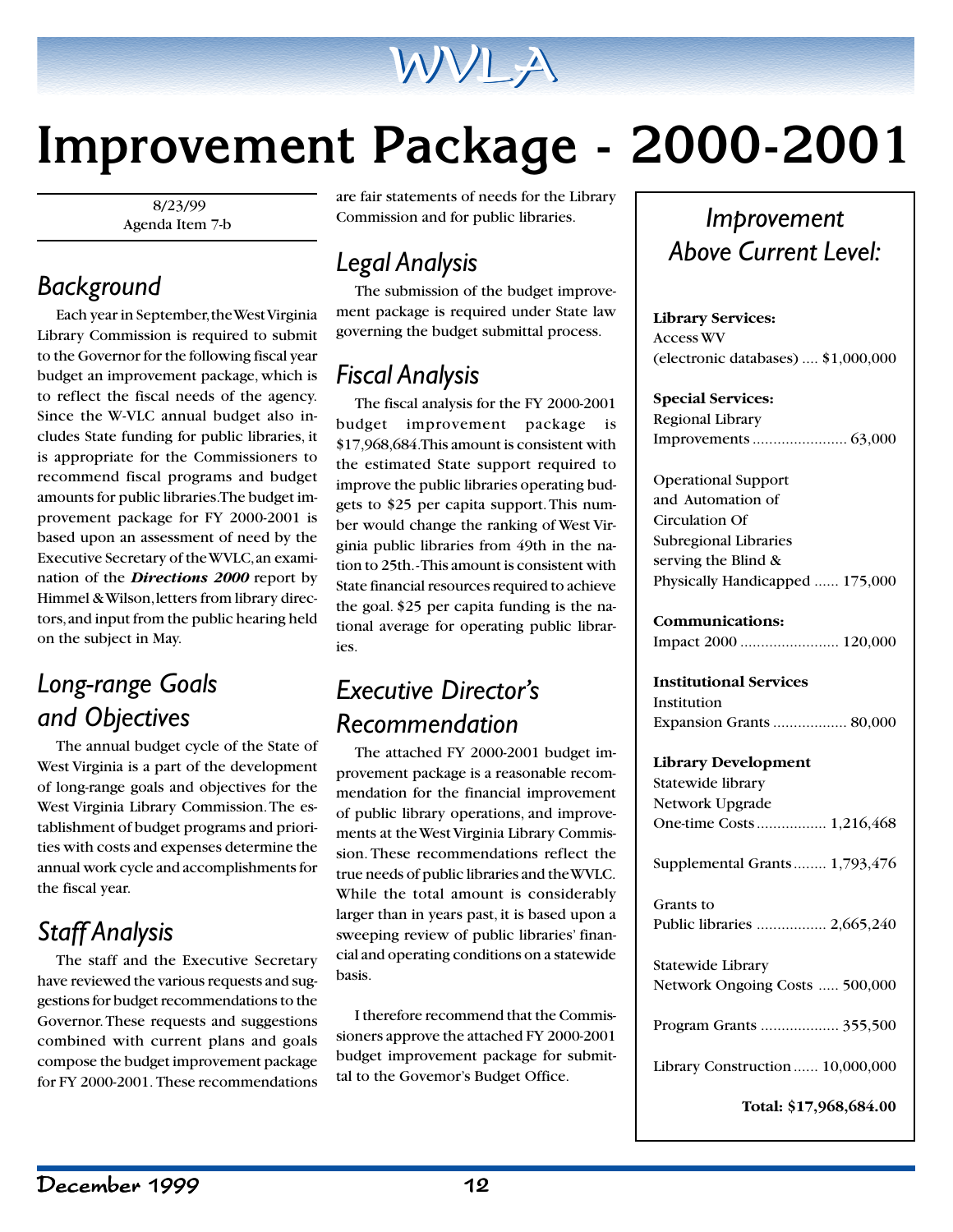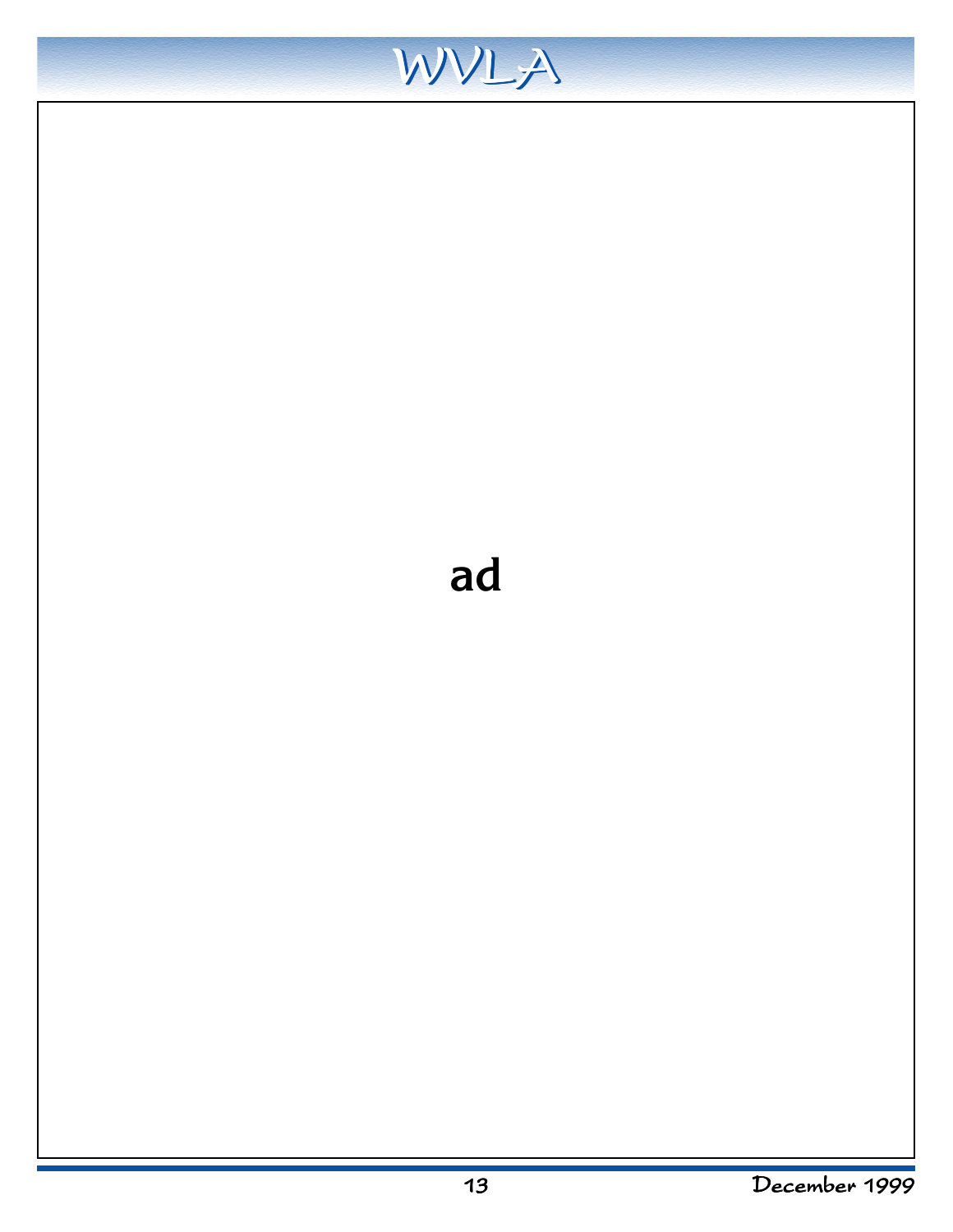# **Spring Fling**

#### Submitted by Lynn Pauley

Yes, I know you are still recovering from the holidays, but spring is right around the corner and that means that Spring Fling will soon be here. Spring Fling this year will be Thursday and Friday, April 6th and 7th at Flatwoods. The theme for this year is "Preserving the Past and Exploring the Future" and we hope to have some wonderful programs for everyone. Please mark your calendar and plan to attend.

Some of the programs we are considering include (please remember that all of these are **very tentative** and may change):

- Serving distance education centers and students using document delivery and electronic resources
- The role of the Trustee
- Celebration 2000 Summer Reading Program
- Hands-on activities for children's services
- Developmental stages in middle school and promoting positive growth in middle school children through literature and programming.
- Preservation in small and public libraries – strategies, some book repair and a gen-

eral sharing of problems, solutions and ideas

WVLA

- What's new in West Virginia Literature presented by Gordon Simmons
- Employment law and the writing of personnel policies
- WVLA's progress in responding to the Himmel & Wilson study, including information on the survey responses
- Webpage development using Front Page 98— this will include a demonstration of Front Page and a detailed packet of materials. (This will not be a hands-on workshop, since we do not have the computer capability for this at Flatwoods). For those wanting hands-on experience with Front Page, Marshall University will be hosting Post Spring Fling Workshops on Front Page around the state
- An ALA update from Monica Brooks, our ALA councilor
- Approaching local governing bodies for funds
- Reader's Advisory Service with Jennifer Soule
- How a recorded book is made
- Genre fiction best books, best authors,

best resources

- Electronic Books
- Update on the West Virginia Encyclopedia
- Program (yet to be determined) presented by Reference/ILL Roundtable
- Program (yet to be determined) presented by the Social Responsibilities Roundtable
- Program (yet to be determined) presented by the West Virginia Literature Roundtable
- Roundtable meetings

If you have any ideas for programs or speakers for Spring Fling please feel free to contact me at the Jackson County Public Library. The phone number is 372-5343, fax number is 372-7935, e-mail pauleyl @hp9k.park.lib.wv.us or lynnpaul @wirefire.com. I hope to schedule a meeting in January to begin the process of firming up programs and ideas for Spring Fling — if anyone would like to attend, please contact me. Also, I hope to have a page for Spring Fling located on the WVLA webpage (http://wvnvms.wvnet.edu/~wvla/ ) by the end of January. Please check there for more up-to-date information.

## **Roane County Library hosts traditional musicians**



**David O'Dell, on the banjo, Bobbie Taylor on the fiddler, James Summers on guitar and Jim Martin on bass perform for a large crowd who came out to the program sponsored by the Roane County Library.**

The Roane County Library sponsored an evening of Appalachian music on Saturday, December 4th. This is the third December a crowd filled the Heritage Park Community Center in Spencer to hear David O'Dell on the banjo, Bobbie Taylor on the fiddler, James Summers on guitar and Jim Martin on bass.

The event started in 1997 when a grant from the Benedum Foundation allowed the library to sponsor several cultural events in the community, including bringing the West Virginia Symphony to the high school for three performances.

Saturday's performance began with David O'Dell on the Dulcimer. David trained with old time musicians from around West Virginia, including Frank George who was present to hear his protégé perform. Both David and Bobbie Taylor have been Vandalia Festival award winners in their musical categories.

Members of the library system's Board of Trustees provided home made Christmas refreshments including old fashioned Wassail.

**Lynn Pauley of Jackson County, Suzie McGinley of Mason County and Suzette Lowe of Roane County enjoy the Appalachian Music sponsored by the Roane County Library.**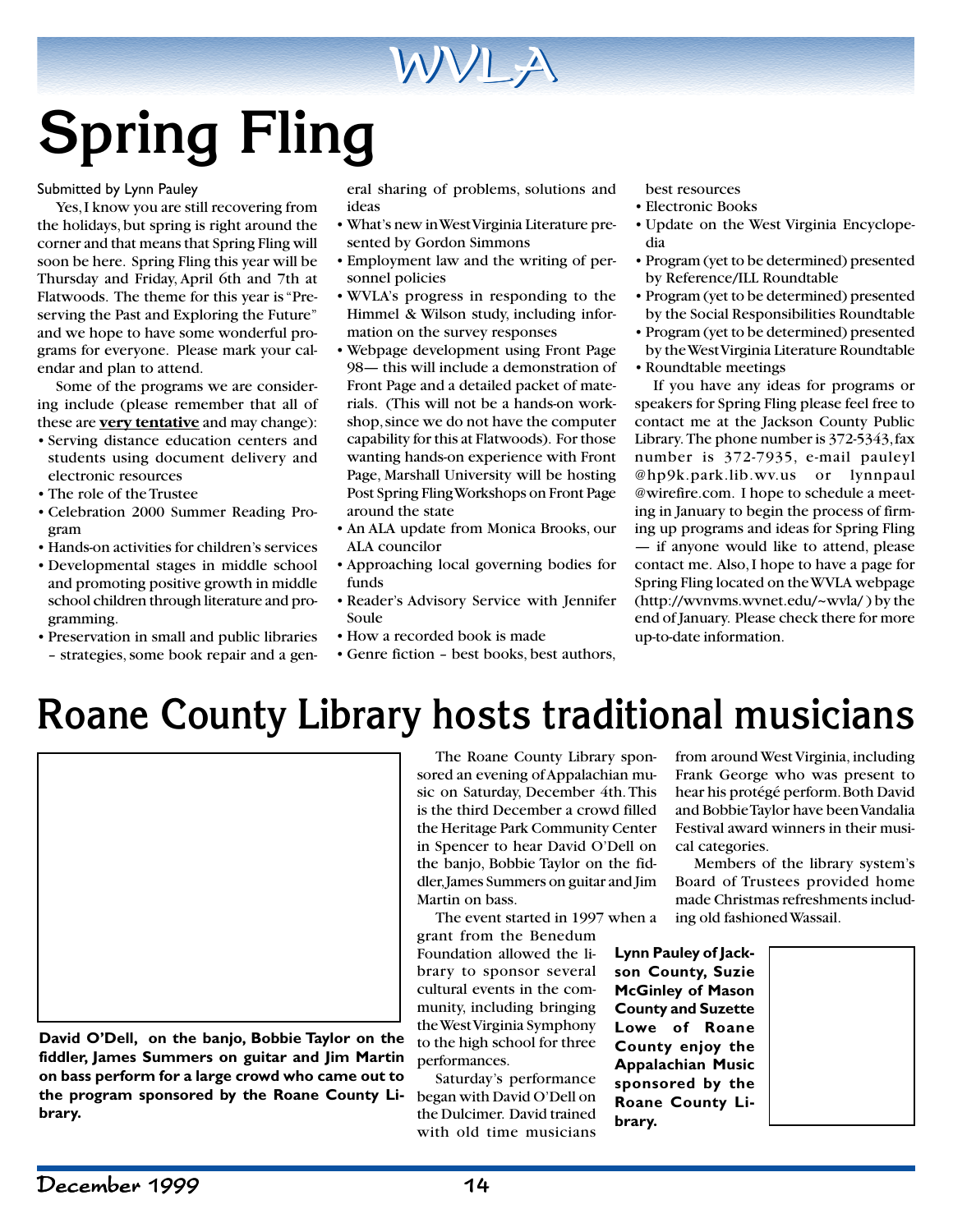

# **West Virginia expands services**

The West Virginia regional library has doubled its staff, upgraded its technology, and reorganized its work space to improve services to blind and physically handicapped readers. Donna Calvert, manager of the Special Services Department of the West Virginia Library Commission, noted that the library's participation in the new Reader Enrollment and Delivery System (READS 11) program has brought new computers into the facility to maintain patron and in ventory

records and to handle circulation procedures.

The Special Services Department has also increased its staff to a total of eight, including two professional librarians. One of the librarians works full time as a reader-advisor. Other staff responsibilities have been redistributed to make it easier for patrons to acquire information, reading materials, and necessary equipment.

"There is a stronger emphasis on each staff member's role in providing these library services," says David Price, executive director of the West Virginia Library Commission.



**At right: Donna Calvert, regional librarian, surveys outgoing packages for the day. Above: Librarian Terry Matheny manages the online database for the regional library.**

Happy Holidays from the Editors of

West Virginia Libraries West Virginia Libraries

# *His Eye Is On the Sparrow*

## *A Film Review*

by Steve Fesenmaier

Appalshop has finally released its 57-minute documentary on West Virginia gospel singer Ethel Caffie-Austin. Anne Lewis has spent several years working on this wonderful, inspiring film about one of the living treasures of our state. Ms. Caffie-Austin talks about her grandfather being run out of the South for being a too-smart sharecropper, her own childhood in Mount Hope, her college years at WV Tech, and her years with her husband. And she sings — at her home church — Rimson Memorial Church of God in Christ in Charleston, at Mt. Olive Correctional Institution, in Kentucky at the Seedtime Festival, and at the Black Sacred Music Festival in Institute.

Her hero is Rosetta Tharp who sold tickets to her wedding, packing a huge auditorium. She truly shows us that she believes both in music and the Lord, and does it with her whole being. I have seldom been moved by a documentary, but this film did it.

Hopefully every library in West Virginia will purchase a copy and tell their patrons they have this touching portrait of one of their sisters that has triumphed over adversity.

*This documentary can be purchased by West Virginia libraries at a significant discount from the regular price by contacting:*

> *Appalshop 306 Madison Street Whitesburg, Ky 41858*

*Phone (800)545-7467 fax (606)633-1009 E-mail: csturgill@appalshop.org*